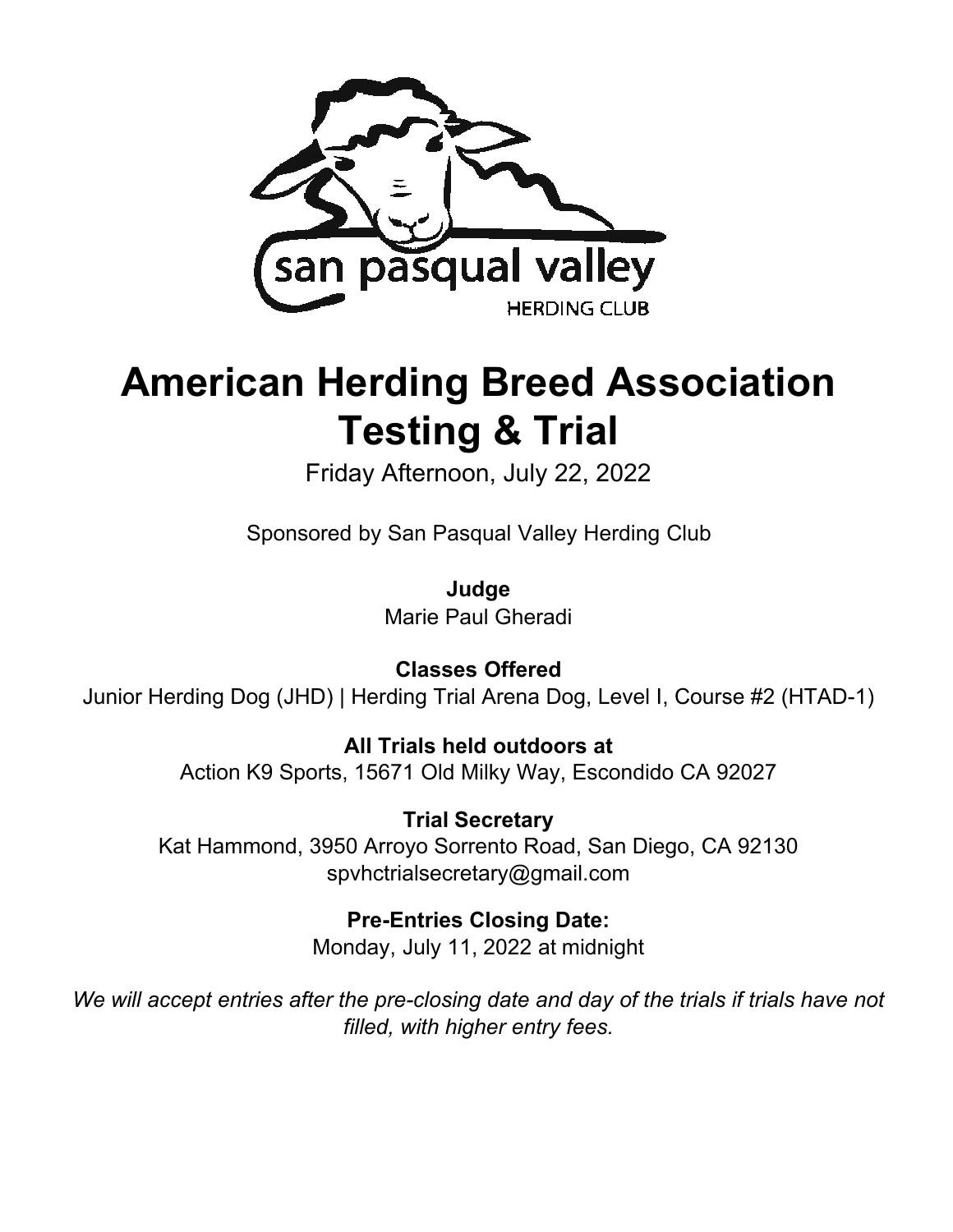#### **Club Officers**

| <b>President:</b>             | Terry Parrish, 15674 Old Milky Way, Escondido, CA      |  |  |
|-------------------------------|--------------------------------------------------------|--|--|
| <b>Vice President:</b>        | 92027 Barbara Easton, 1188 Hanson Way, Ramona CA       |  |  |
| Treasurer:                    | 92065 Jamie Dixon, 936 Sunset Drive, Vista CA 92081    |  |  |
| Secretary:                    | Steve Kilgore, 778 Mountain View Place, El Cajon 92021 |  |  |
| <b>Board Member at Large:</b> | Reegan Ray, 734 San Dieguito Dr, Encinitas CA 92024    |  |  |

#### **Chair Committee**

Terry Parrish, Barbara Easton, Jamie Dixon, Steve Kilgore, Reegan Ray

#### **Test & Trial Chair**

Chair: Terry Parrish, blazingbc@aol.com; (760) 739-8673 Livestock Manager: Blair Callicott

#### **Judging Assignments**

#### **Marie Paul Gheradi | Judge# 15662**

Friday: JHD & HTAD-1

mariepaul@earthlink.net (760) 201-6256 31027 SADDLEBACK RD VALLEY CENTER, CA 92082-3852

Entries limited to 50 runs per day per Judge.

#### **Livestock**

Sheep, Crossbred Approximate value \$250.00 4 - 15 head for Trial Class runs

Mixed Call Ducks Approximate value \$35.00 5 head for Trial Class runs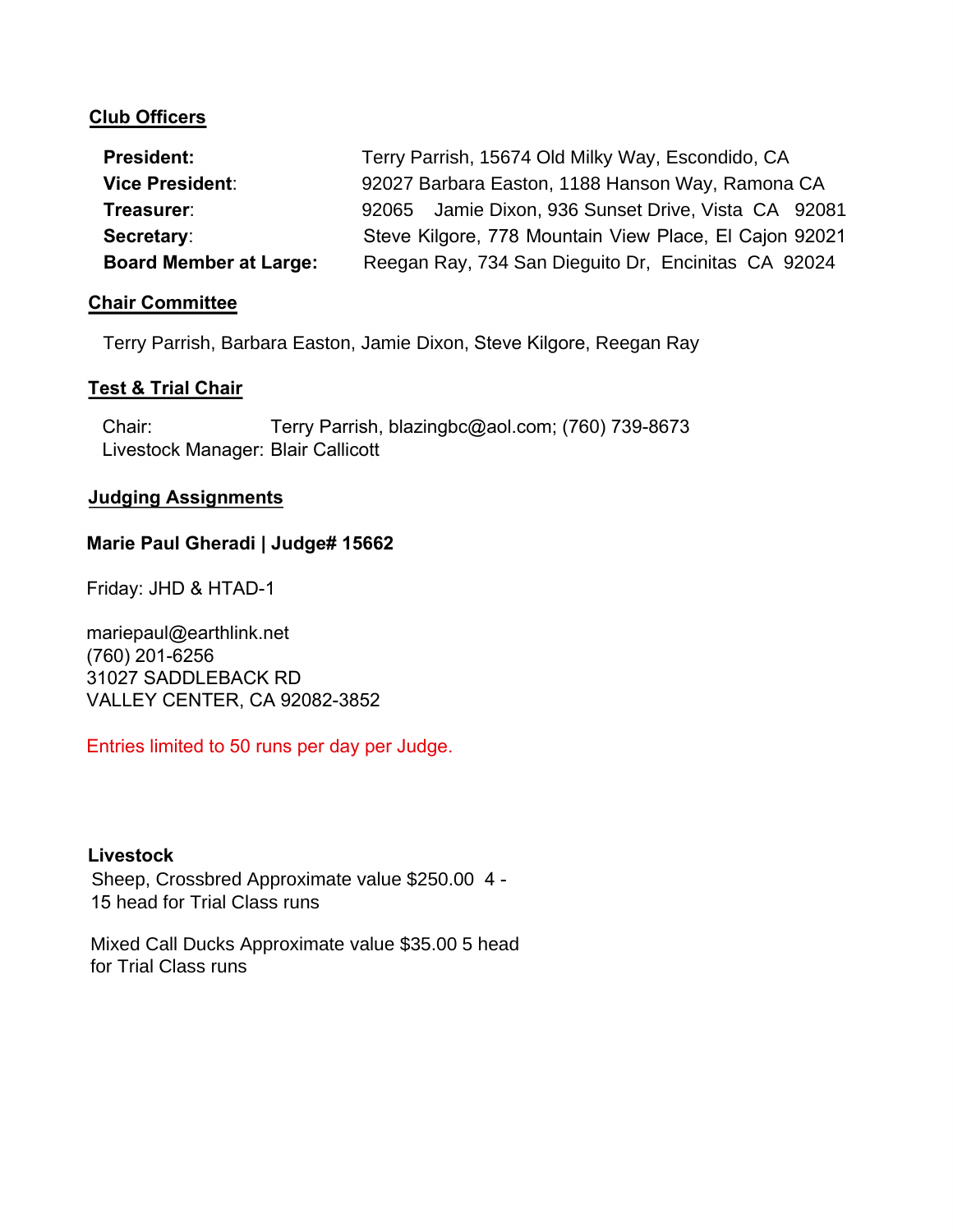#### **Awards**  *Awards presented after trial is over each day and winner MUST be present to receive award*

Offered by the San Pasqual Valley Herding Club

#### **Trial Class:**

First Place................. Blue Ribbon Second Place........... Red Ribbon Third Place................ Yellow Ribbon Fourth Place.............. White Ribbon Fifth Place.................. Dark Green Ribbon

Qualifying Trial Score...........Dark Green Ribbon New Title.............................. Purple & Green Rosette

### **High in Trial & Reserve High in Trial are presented and given out for each trial.**

High In Trial.......................Blue Red and Yellow Rosette and Herding Themed Item Reserve High In Trial.........Red Yellow and White Rosette and Herding Themed Item

### **Testing Class:**

Qualifying Trial Score...........Dark Green Ribbon New Title.............................. Purple & Green Rosette

#### **Sponsorship**

To sponsor trophies/awards contact: Steve Kilgore at slkilgore111@gmail.com

| HIGH IN TRIAL: | \$30.00 |
|----------------|---------|
| RESERVE:       | \$25.00 |

General Ribbon Fund: \$20.00.

**Donations to General fund is always appreciated.** 

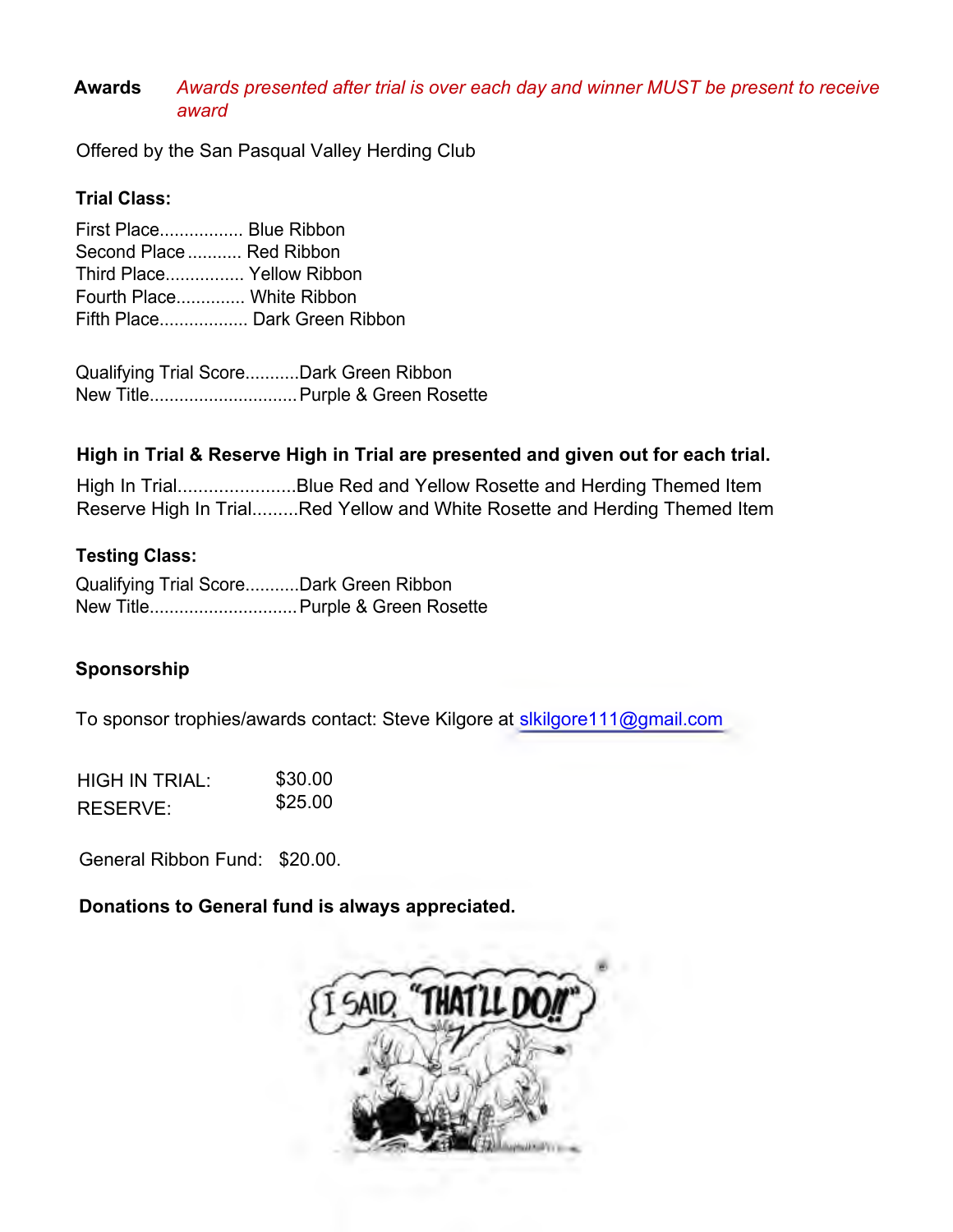## **ENTRY INFORMATION**

PRE - **ENTRIES CLOSE:** Monday, July 11, 2022 at midnight. We will be accepting after the closing date and entries day of but with higher fees. **NOTE:** Entry is not complete until payment transaction is complete.

| <b>ENTRY FEES</b>                    | • Pre-Entries \$50 for JHD I After Closing: \$60<br>• Pre-Entries \$50 for HTAD-1 Sheep I After Closing: \$60<br>SPVHC Members receieve \$5 off their entry fees per class                                                                                                                                                                                                                                                                                                   |  |  |
|--------------------------------------|------------------------------------------------------------------------------------------------------------------------------------------------------------------------------------------------------------------------------------------------------------------------------------------------------------------------------------------------------------------------------------------------------------------------------------------------------------------------------|--|--|
| <b>ONLINE ENTRY</b>                  | Online Entry Form: HERE - Online forms, email url is considered<br>$\bullet$<br><b>Signature</b><br>You may also complete the online entry and send a check to the Trial<br>$\bullet$<br>Secretary.<br>Or Paypal payment email is dedicatedtodogs@yahoo.com                                                                                                                                                                                                                  |  |  |
| <b>PAPER ENTRY</b>                   | Paper Entries and Agreement can be printed and filled out, then mailed to:<br>Katherine Hammond Trial Secretary, 3950 Arroyo Sorrento Road, San Diego<br>CA 92130<br><b>Entry forms must be signed. Please check entry form before mailing to make</b><br>sure it is legible and that all of the dog's titles are listed. Entries sent via<br>Express Mail must have the signature waived.<br>They can also be filled out, then emailed to:<br>spyhctrialsecretary@gmail.com |  |  |
| <b>PAPER ENTRY</b><br><b>PAYMENT</b> | Checks must be payable to: SPVHC, Inc Mail Payment with Entry and<br>Agreement to:<br>Katherine Hammond Trial Secretary:<br>3950 Arroyo Sorrento Road, San Diego CA 92130<br>OR send a Paypal payment to dedicated todogs@yahoo.com                                                                                                                                                                                                                                          |  |  |
| <b>REFUNDS</b>                       | You WILL NOT receive a refund if you scratch your entry AFTER the<br>closing date or during the trialling period.<br>You WILL receive a refund if you scratch your entry BEFORE the closing<br>date.<br>You WILL receive a refund if you are placed on the waitlist and do not<br>compete.<br>CODB fee is non-refundable                                                                                                                                                     |  |  |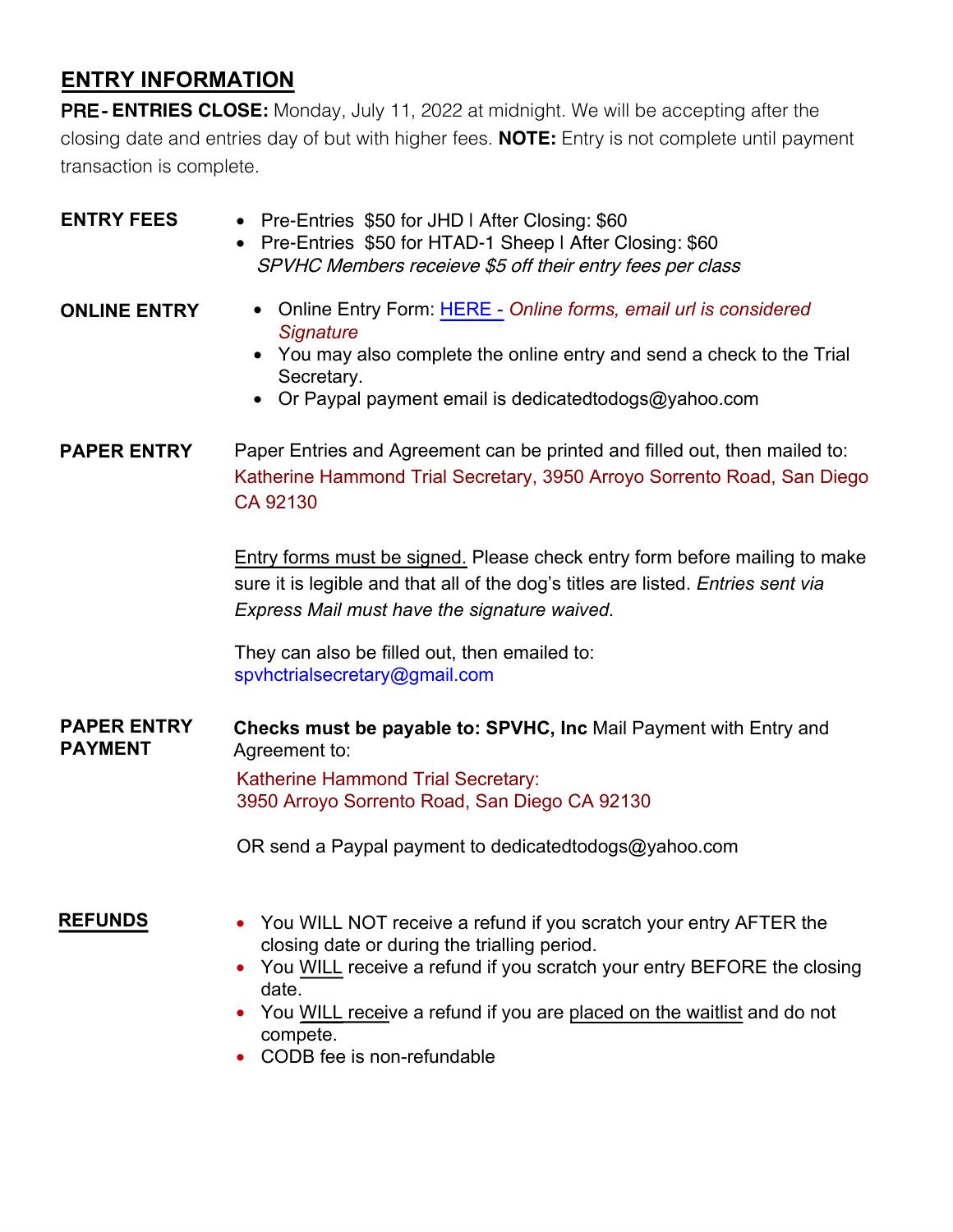## **American Herding Breed Association Entry Form**

SPVHC members receive \$5.00 off per run for a maximum of \$30.00 per AHBA event, pre-entries only.

Please check classes you want to compete in.

Junior Herding Dog (JHD): Pre-entries \$50, after entries close, \$60

Herding Trial Arena Dog, Level I, Course #2 (HTAD-1): Pre-entries \$50, after entries close, \$60

| Breed:                            | DOB:       | Sex: |  |  |  |
|-----------------------------------|------------|------|--|--|--|
| Registered Name:                  |            |      |  |  |  |
| Registry & Number                 | Call Name: |      |  |  |  |
| Breeder:                          |            |      |  |  |  |
| Sire:                             |            |      |  |  |  |
| Dam:                              |            |      |  |  |  |
| <b>Actual Owner:</b>              |            |      |  |  |  |
| Address:                          |            |      |  |  |  |
| City, State, Zip:                 |            |      |  |  |  |
| Name of Handler (If<br>not owner: |            |      |  |  |  |
| Email:                            |            |      |  |  |  |
| Phone:                            |            |      |  |  |  |

By signing the line, I certify that I am the actual owner of the dog, or that I am the duly authorized agent of the actual owner whose name I have entered above. In consideration of the acceptance of this entry, I (we) agree to abide by the Rules and regulations of the American Herding Breed Association in effect at the time of this herding Test or Trial or both. I (we) certify and represent that the dog entered is not a hazard to persons or other dogs. This entry is submitted for acceptance on the foregoing representation and agreement.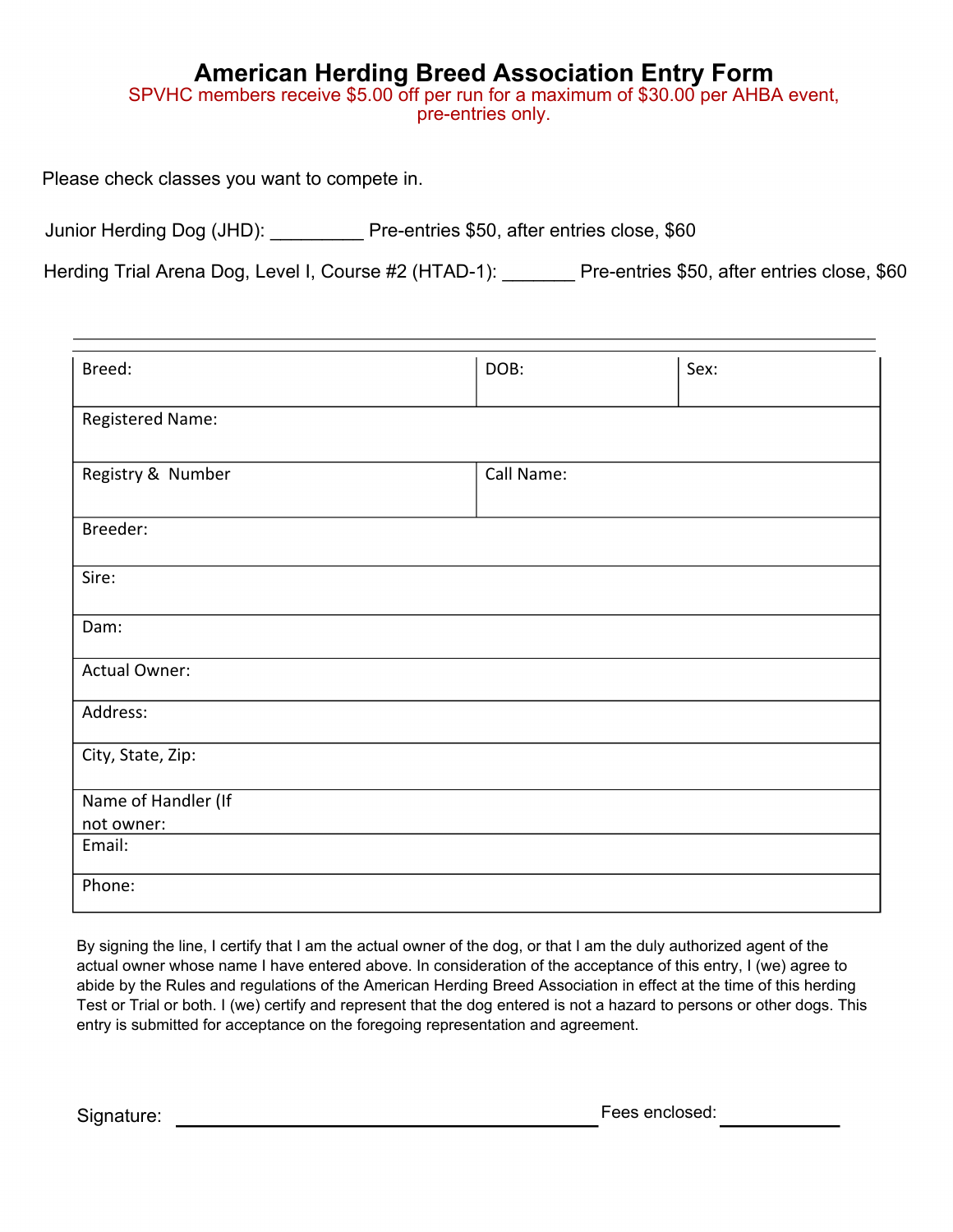## **Exhibitors Information**

CANADIAN EXHIBITORS MUST SUBMIT ENTRES WITH CHECKS DRAWN ON U. S. ACCOUNTS OR WITH INTERNATIONAL MONEY ORDERS IN U.S. FUNDS

**RETURNED CHECKS** do not constitute a valid entry fee. If a check is returned, fees must be paid in guaranteed funds; checks will not be accepted as a replacement. The Secretary will add a collection fee to the amount of each returned check. Subsequent returned checks from the same exhibitors may result in their being put on a CASH ONLY basis. Entry fee will not be refunded in the event that a dog is absent, disqualified, excused by Veterinarian or judge, or barred from competition by action of Show Committee.

The Show giving Club, the Show Secretary, their agents, employees, etc. assume no responsibility for any loss, damage or injury sustained by exhibitors, handlers, or to any of their dogs or property and further assume no responsibility for injury to children. No entry shall be made, and no entry shall be accepted which specifies any condition as to its acceptance. Entries will not be accepted without signatures on forms sent by mail. Changes, additions, or corrections to entry forms must be received in writing or email prior to close of entries. Refunds of \$5.00 and less will not be issued due to cost of processing.

### **Disaster and Emergency Plan for People and Dogs**

Cell and Landline phones available.

### **INJURY OR HEALTH PROBLEM WITH A PERSON**

If injury is immediately life-threatening – Dial 911 Immediately for the emergency response team for the area.

For serious, but not immediately life-threatening injury or illness Dial 442 281 5000 to alert Palomar Medical Center, 2185 Citracado Parkway, Escondido CA 92029. Proceed with victim to hospital.

Driving directions: Right on Old Milky Way. Right at stop sign onto Old San Pasqual. Left at light onto Hwy 78. Left at light on Valley Parkway. Go through downtown Escondido, past I-15. Right on Auto Park Way. Left at Citracado Parkway, Palomar Medical Center on right.

### **INJURY TO A DOG**

Alert the veterinarian on call 760 738 9600. Owner and dog should proceed to: Animal Urgent Care, 2430S, Escondido Blvd, Suite A, Escondido, CA 92025 Driving directions: Right on Old Milky Way. Right at stop sign onto Old San Pasqual. Left at light onto Hwy 78. Left onto 17th /Felicita. Left at light onto Escondido Blvd (road narrows), clinic is on the left.